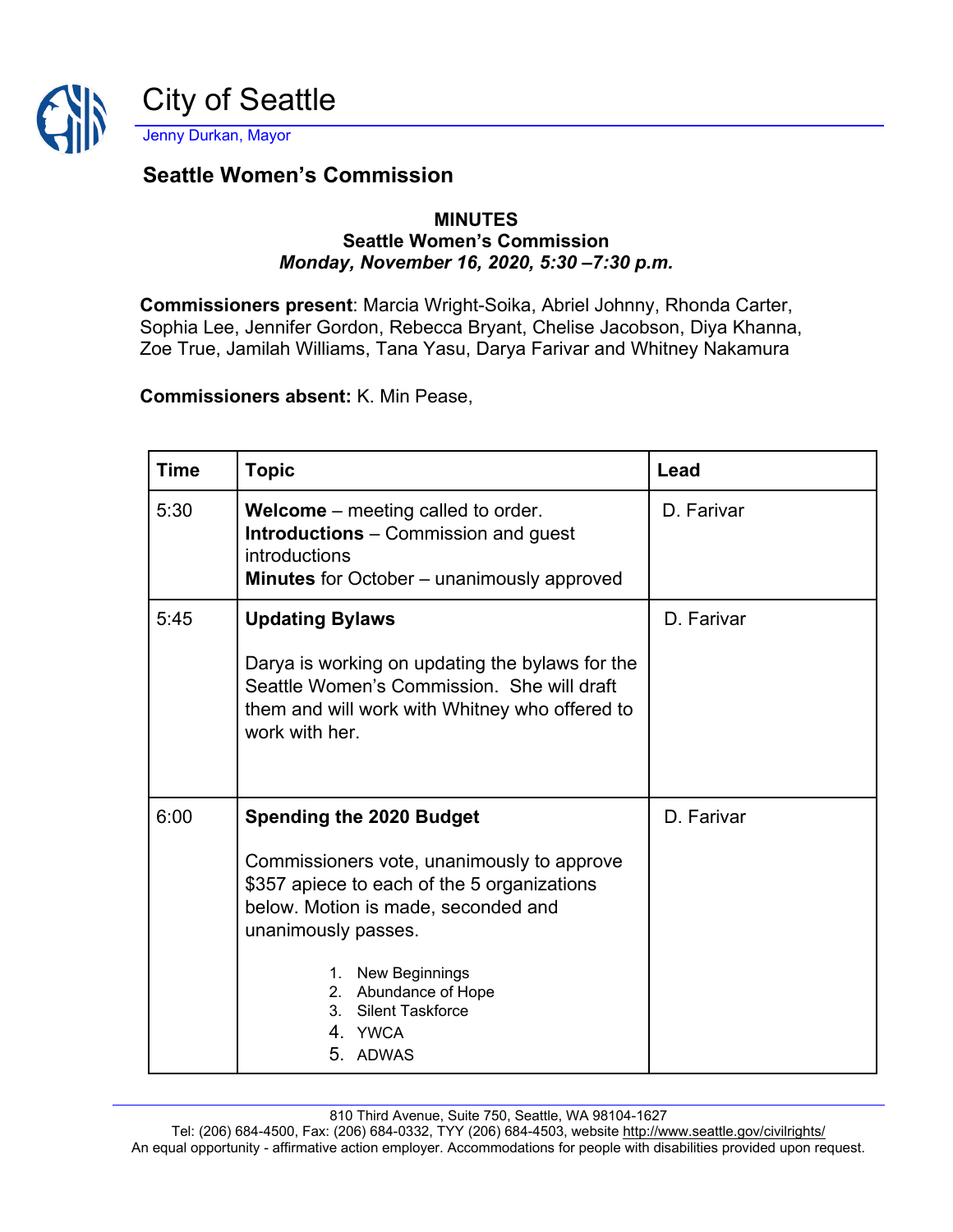| 6:15 | <b>Update on Committee Structure</b><br>$\bullet$                                                                                                                                                                                               | R. Carter                                           |
|------|-------------------------------------------------------------------------------------------------------------------------------------------------------------------------------------------------------------------------------------------------|-----------------------------------------------------|
|      | Rhonda gives an update on the Committee<br>structure for those                                                                                                                                                                                  |                                                     |
| 6:40 | <b>Outreach Committee</b>                                                                                                                                                                                                                       | D. Farivar                                          |
|      | Darya discusses openings on the commission<br>and recruitment. Darya will head the outreach<br>committee and Chelise, Whitney with assist.                                                                                                      |                                                     |
| 6:50 | <b>Subcommittee Reports:</b>                                                                                                                                                                                                                    | No reports due to change<br>in the direction of the |
|      | <b>Community Health and Wellness</b>                                                                                                                                                                                                            | commission's work.                                  |
|      | <b>Economic and Educational Opportunities</b>                                                                                                                                                                                                   |                                                     |
|      | <b>Equitable Development</b>                                                                                                                                                                                                                    |                                                     |
|      | <b>Violence Prevention and Justice</b>                                                                                                                                                                                                          |                                                     |
| 7:15 | <b>Seattle Human Rights Commission (SHRC)</b><br>Letter calling for the resignation of Mayor<br><b>Jenny Durkan</b>                                                                                                                             | D. Farivar                                          |
|      | Commissioners discuss the letter by the Human<br>Rights Commission and decide to wait for the<br>planned 5-Chairs meeting and decide if they<br>will vote to sign on to their letter, write their own<br>or do an op-ed. The Commission was not |                                                     |